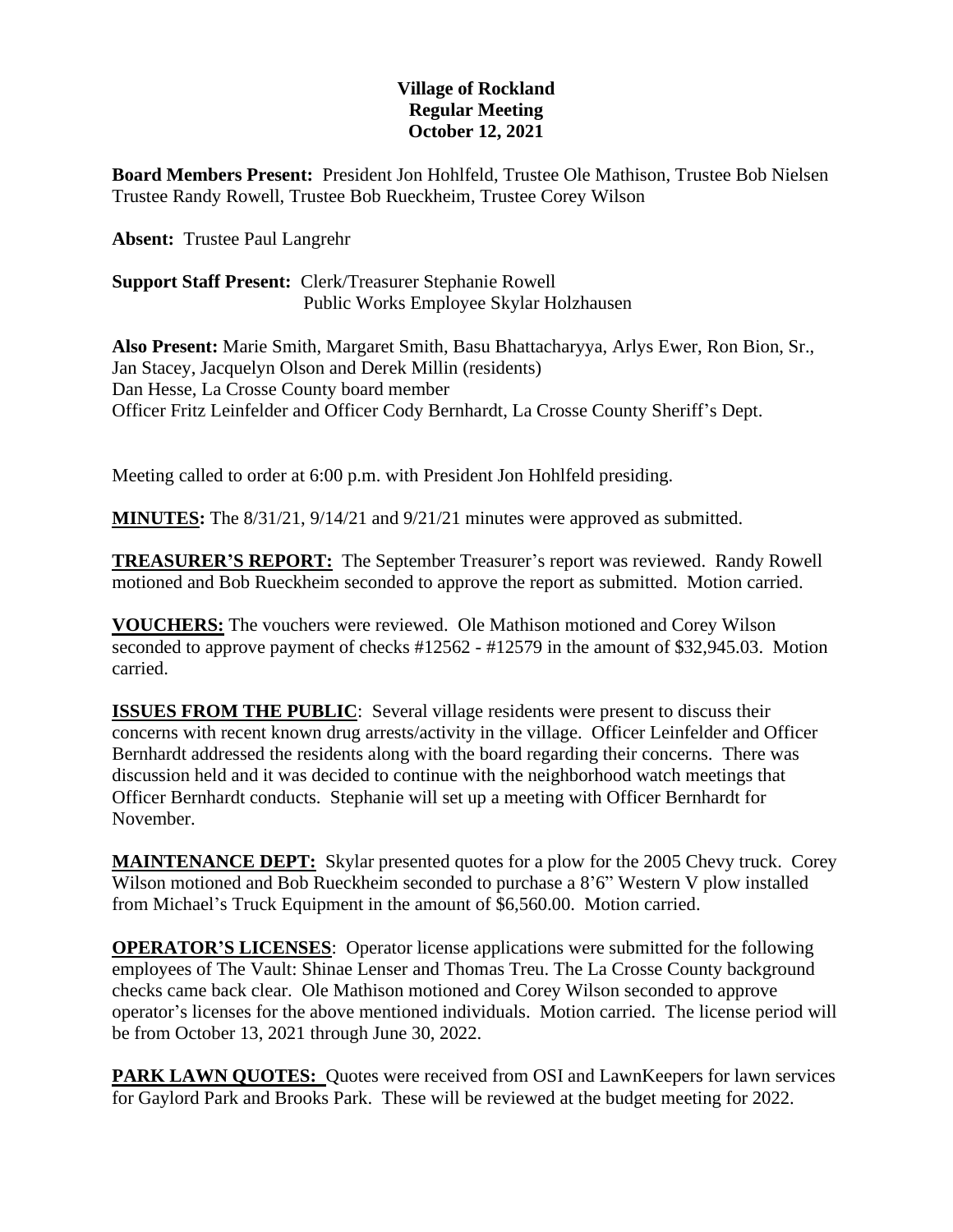**ADJOURNMENT**: Ole Mathison motioned and Bob Rueckheim seconded to adjourn. Motion carried. Meeting adjourned at 8:25 p.m.

Respectfully submitted,

Stephanie Rowell Village Clerk